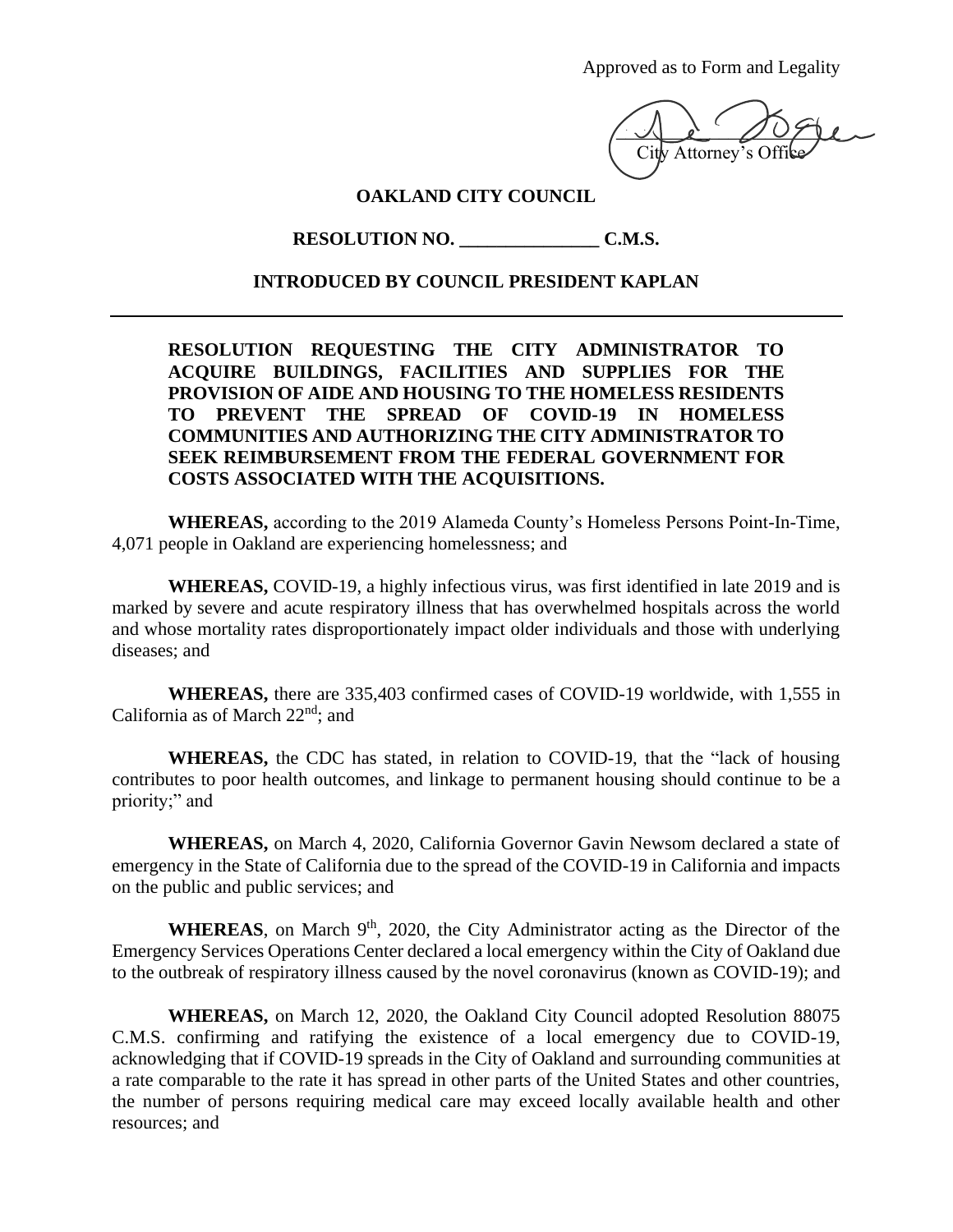**WHEREAS**, on March 17, 2020, the health officer of the County of Alameda issued a sweeping "shelter-in-place" Order, directing residents to stay at home and go outside only for essentials but the Order exempts individuals experiencing homelessness; and

**WHEREAS,** the CDC offers the following guidelines for responding to coronavirus disease 2019 (COVID-19) among people experiencing unsheltered homelessness:

- Unless individual housing units are available, do not clear encampments during community spread of COVID-19. Clearing encampments can cause people to disperse throughout the community and break connections with service providers. This increases the potential for infectious disease spread;" and
- Encourage people staying in encampments to set up their tents/sleeping quarters with at least 12 feet x 12 feet of space per individual; and
- Ensure nearby restroom facilities have functional water taps, are stocked with hand hygiene materials (soap, drying materials) and bath tissue, and remain open to people experiencing homelessness 24 hours per day; and
- If toilets or handwashing facilities are not available nearby, provide access to portable latrines with handwashing facilities for encampments of more than 10 people; and

**WHEREAS,** in response to the COVID-19 pandemic, it is paramount for the city of Oakland to substantially increase sanitation services to encampments and to acquire facilities to help provide unhoused residents housing; and

**WHEREAS,** on March 13, 2002, President Trump declared a nationwide emergency pursuant to Sec. 501 (b) of Stafford Act, increasing federal support to the Department of Health and Human Services (HHS) in its role as the lead federal agency for the COVID-19 pandemic response to assist state, local, tribal and territorial governments; and

**WHEREAS,** Section 502 of the Robert T. Stafford Disaster Relief and Emergency Assistance Act, 42 U.S.C. 5121-5207, eligible emergency protective measures taken to respond to the COVID-19 emergency at the direction or guidance of public health officials may be reimbursed under Category B of FEMA's Public Assistance Program; and

**WHEREAS,** the Federal Emergency Management Agency (FEMA) allows state, territorial, tribal, and local government entities and certain non-profit organizations to apply for 75 percent federal cost share, requiring execution of a FEMA-State/Tribal/Territory Agreement, and execution of an emergency plan; now therefore, be it

**RESOLVED:** That City Council requests that the City Administrator or his or her designee acquire buildings, facilities and supplies to prevent Covid-19 from spreading among high risk and unhoused communities; and be it